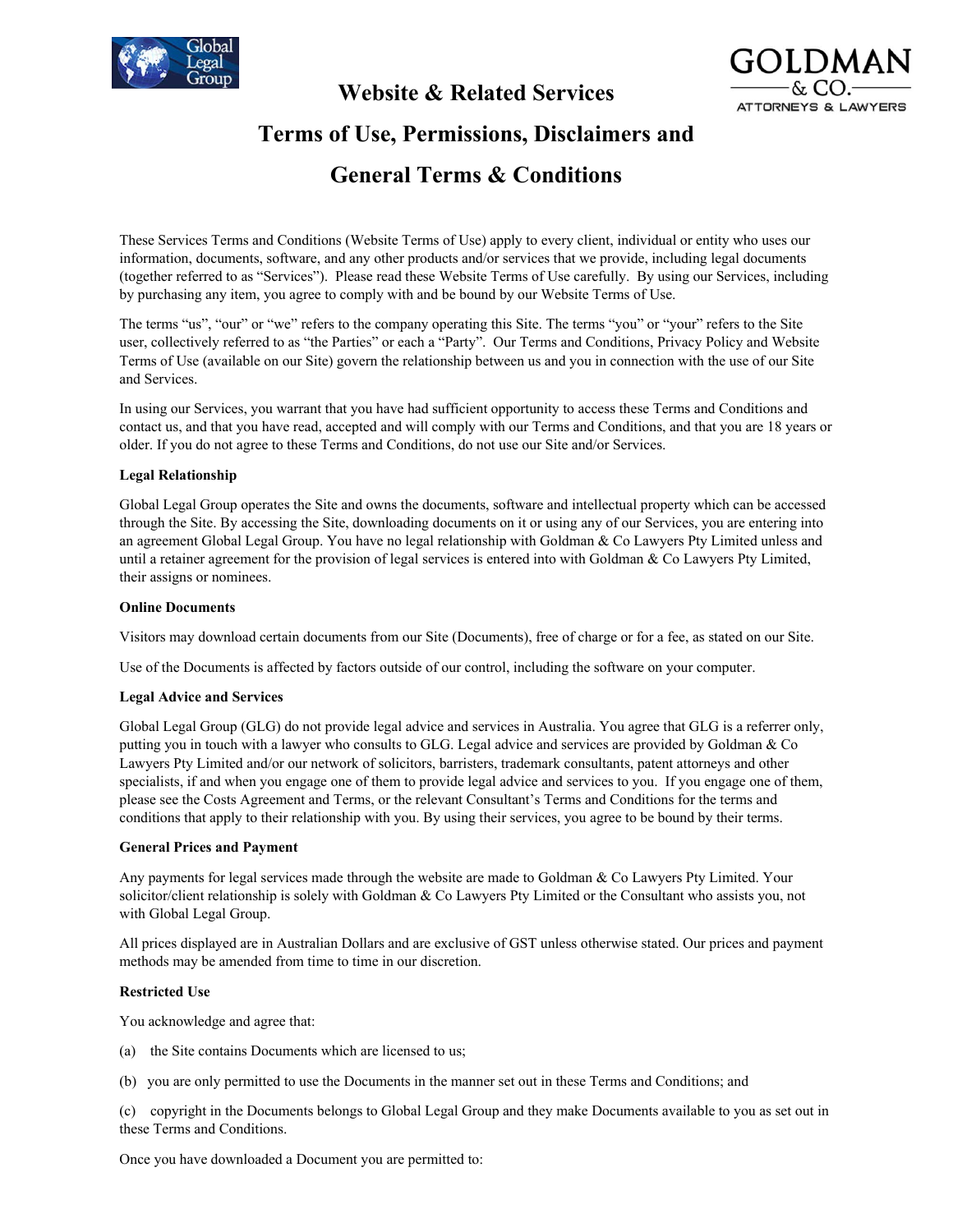



- (a) download, save and amend the Document;
- (b) supply the Document to a lawyer for review and amendment; and
- (c) re-use the Document for your personal use or for the purposes of your business.

You agree not to:

(a) use the Site or Services for unauthorised or unlawful purposes (unauthorised use of the Site and any of our Services may be a criminal offence and/or give rise to a claim for damages);

(b) re-sell any Documents you have gained access to on this Site, which includes any Documents you have bought either on a per document basis or through a subscription;

(c) re-sell or attempt to benefit in a commercial fashion from any of the content available on the Site;

(d) post anything on the Site that is illegal, inappropriate, profane, obscene, defamatory, knowingly false and/or infringes copyright;

- (e) conduct surveys, contests, pyramid schemes or chain letters on the Site;
- (f) introduce any form of malicious software into the Site or Services; or
- (g) collect information about others on the Site without their consent.

You are not permitted to copy, reproduce, transmit electronically or otherwise use the Documents in whole or in part in order to re-sell them in any manner, whether in original form or amended in any way. The only exception to this is in relation to lawyers who have registered with us and requested and received written permission (including by email) to use the Documents as precedents.

### **Restricting Access**

We reserve the right to restrict or terminate your access to our Site and any of our Services at any time without notice.

#### **Competitors**

Competitors, including companies offering online legal services, introductions or documents of any kind, are not permitted to access or use any Information or Documents accessible on our sites and are not permitted to use our Site.

#### **Cancellation by Us**

Should we deem that you are acting contrary to the spirit of the Site, potentially using our Services for commercial gain, or in a manner which could damage our business and repute, we reserve the right to exclude you from the Site.

#### **Intellectual Property and Moral Rights**

You agree to provide information including Intellectual Property to us to enable us to provide the Services.

You:

(a) warrant that you have all necessary rights to provide the Intellectual Property to us;

(b) grant us a perpetual, non-exclusive, royalty-free, irrevocable, worldwide and transferable right and licence to use the Intellectual Property in any way we require to provide the Services to you; and

(c) consent to any act or omission which would otherwise constitute an infringement of your Moral Rights.

If you (or any employee or agent) have Moral Rights in any Intellectual Property that you provide to us, you:

(a) irrevocably consent to any amendment of the Intellectual Property in any manner by us for the purposes of providing Services to you;

(b) irrevocably consent to us using or applying the Intellectual Property for the purposes of providing Services to you without any attribution of authorship;

(c) agree that your consent extends to acts and omissions of any of our licensees and successors in title; and

(d) agree that your consent is a genuine consent under the Copyright Act 1968 (Cth) and has not been induced by duress or any false or misleading statement.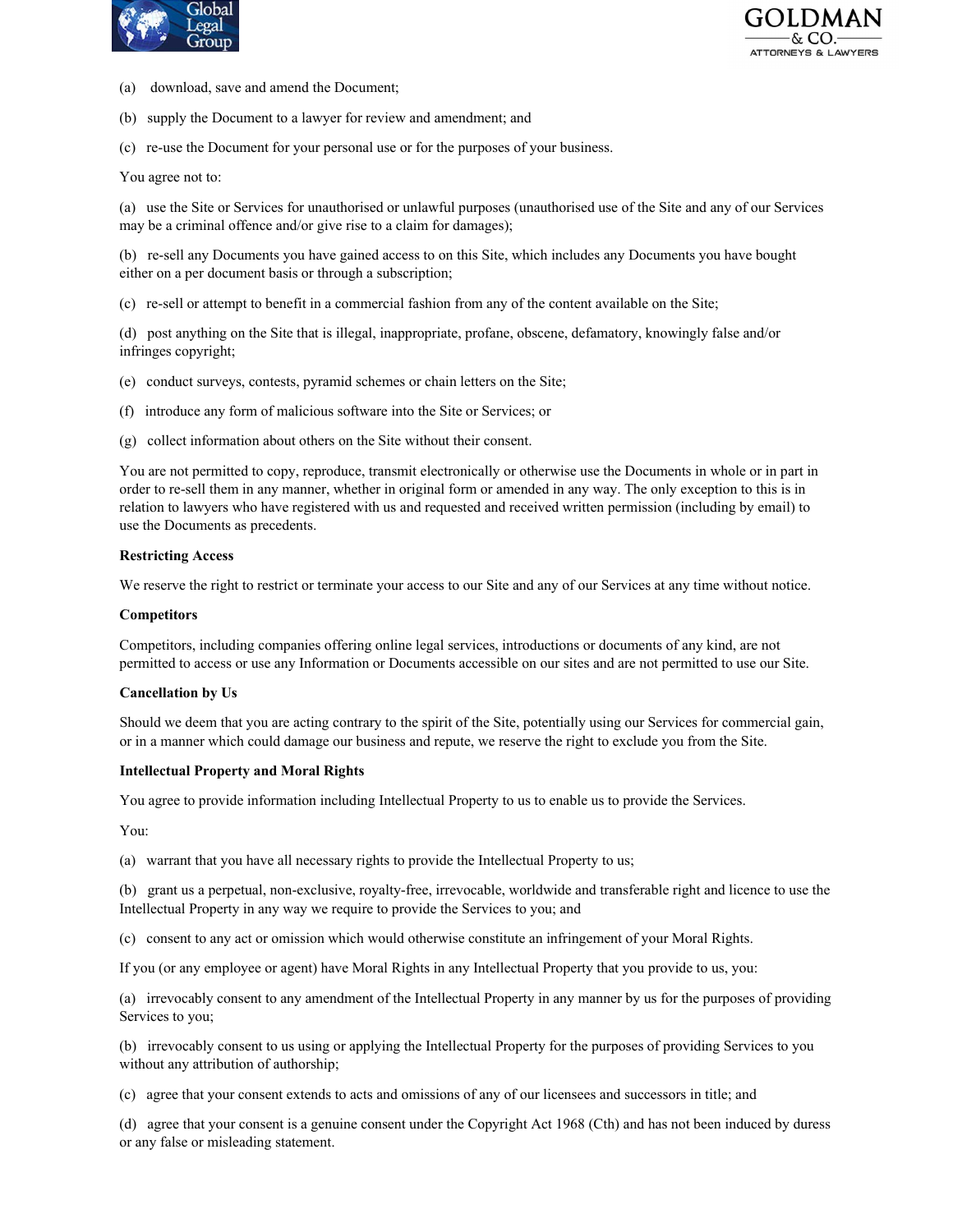



## **Personal and Confidential Information**

You consent to us providing information, including personal information and Confidential Information, to (i) our related bodies corporate, to provide information, products and services to you, and to (ii) third parties, including, agents, contractors and sub-contractors, insurance brokers and specialist lawyers who assist us in providing information, products and services to you.

We and you, including employees and contractors, agree not to disclose Confidential Information to additional third parties; to use all reasonable endeavours to protect Confidential Information from any unauthorised disclosure; and only to use your Confidential Information for the purpose for which it was disclosed by you and not for any other purpose.

These obligations do not apply to Confidential Information that:

- is authorised to be disclosed;
- is in the public domain and/or is no longer confidential, except as a result of breach of these Terms and Conditions;
- is received from a third party, except where there has been a breach of confidence; or
- must be disclosed by law or by a regulatory authority including under subpoena.

The obligations under this clause will survive termination of these Terms and Conditions.

## **Feedback and Dispute Resolution**

Your feedback is important to us. We seek to resolve your concerns quickly and effectively. If you have any feedback or questions about our Services, please contact us at info@goldman-lawyers.com

If there is a dispute between the Parties in relation to these Terms and Conditions, the Parties agree to the following dispute resolution procedure:

(a) The complainant must tell the respondent in writing, the nature of the dispute, what outcome the complainant wants and what action the complainant thinks will settle the dispute. The Parties agree to meet in good faith to seek to resolve the dispute by agreement between them (Initial Meeting).

(b) If the Parties cannot agree how to resolve the dispute at the Initial Meeting, any Party may refer the matter to a mediator. If the parties cannot agree on who the mediator should be, the complainant will ask the Law Society of New South Wales to appoint a mediator. The mediator will decide the time and place for mediation. The Parties must attend the mediation in good faith, to seek to resolve the dispute.

Any attempts made by the Parties to resolve a dispute pursuant to this clause are without prejudice to other rights or entitlements of the Parties under these Terms and Conditions, by law or in equity.

## **Limitation of Liability and Disclaimer**

The information, including statements, opinions, documents and materials contained in this Site (Information) is for general information purposes only. The Information does not take into account your specific needs, objectives or circumstances, and it is not legal advice or services. Any reliance you place on the Information, and any use of the documents on the Site or our Services is at your own risk.

If you are not satisfied with any part of the Site, our Services or these Terms and Conditions, you should contact us, and cease using the Services.

**Documents:** You acknowledge that the Information and Documents may contain mistakes, inaccuracies and/or errors. We expressly exclude any liability for such mistakes, inaccuracies and errors to the fullest extent permissible by law. You should carefully review any Document accessed or created through the Site to ensure that it does not contain any mistakes, inaccuracies or errors and is appropriate to your circumstances. We recommend that you obtain legal advice from a qualified solicitor if you are unsure whether a Document is appropriate to your circumstances.

**Services:** It is your responsibility to ensure that any Services or Information available through the Site meet your specific requirements. Before acting on any Information, we recommend that you consider whether it is appropriate for your circumstances, carry out your own research and seek professional advice, where necessary. Information provided on the Site and Services must not be relied upon for legal decisions; you should instruct a solicitor for legal advice and services.

**Purpose:** We or our agents do not provide any representation, warranty, indemnity or guarantee as to the performance, accuracy, timeliness, completeness or suitability of the Information or documents found or offered on this Site for any particular purpose. We give no warranty, indemnity or guarantee that the documents or Site are free of viruses.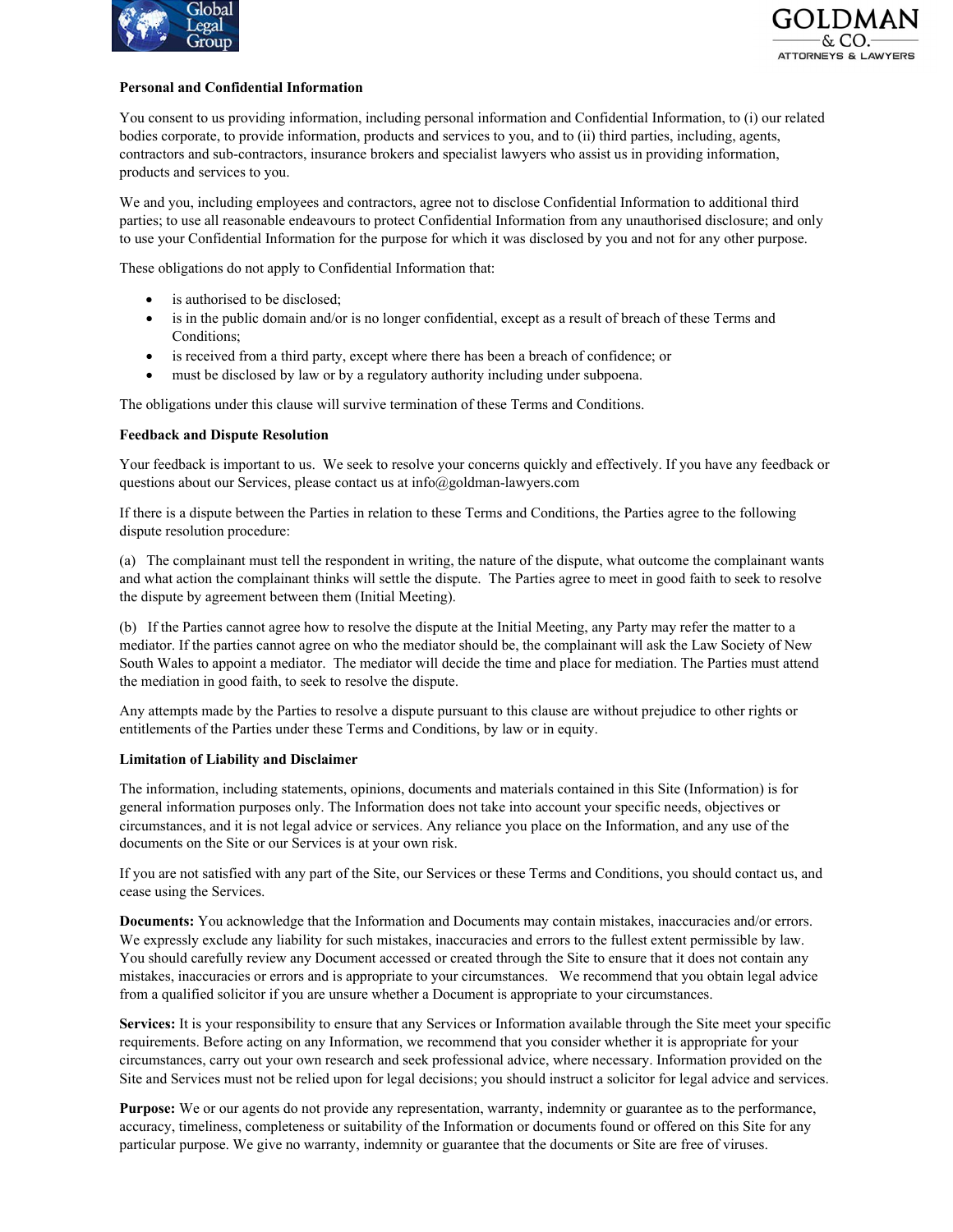



**Currency and jurisdiction:** The laws in each Australian jurisdiction vary between different jurisdictions, and are updated and amended from time to time. Although we seek to ensure that our documents are in line with the relevant laws and up to date, we make no such warranty or representation. We recommend that you obtain legal advice from a qualified solicitor in your jurisdiction in relation to all legal matters.

**Legal advice and services**: While we take care to choose lawyers, we make no representation or warranty as to the quality or appropriateness of any legal advice or services that any solicitor offers or provides to you. We are not responsible for, or liable for, the relationship between you and any other party. We disclaim all responsibility and liability for the third party advice or provision of services, or failure to advise or provide services. No legal relationship exists between any user of this Site, Goldman & Co Lawyers Pty Limited or any of their related bodies corporate, including parent companies, subsidiaries or affiliates or their employees, directors or other officeholders.

**ACL:** Certain legislation including the Australian Consumer Law (ACL) in the Consumer and Competition Act 2010 (Cth), and similar consumer protection laws and regulations may confer you with rights, warranties, guarantees and remedies relating to the provision of Services by us to you which cannot be excluded, restricted or modified (Statutory Rights). Our liability is governed solely by the ACL and these Terms and Conditions. We exclude all conditions and warranties implied by custom, law or statute except for your Statutory Rights. Except for your Statutory Rights, all material and work is provided to you without warranties of any kind, either express or implied; and we expressly disclaim all warranties of any kind including but not limited to implied warranties of merchantability and fitness for a particular purpose.

**Consumer Guarantees:** If you are a consumer as defined in the ACL, the following applies to you: We guarantee that the Services we supply to you are rendered with due care and skill; fit for the purpose that we advertise, or that you have told us you are acquiring the Services for or for a result which you have told us you wish the Services achieve, unless we consider and disclose that this purpose is not achievable; and will be supplied within a reasonable time. To the extent we are unable to exclude liability; our total liability for loss or damage you suffer or incur from our Services is limited to us re-supplying the Services to you, or, at our option, us refunding to you the amount you have paid us for the Services to which your claim relates.

**Delay:** Where the provision of Services depends on your information or response, we have no liability for a failure to perform the Services in this estimated period, which is affected by your delay in response, incomplete or incorrect information.

**General:** To the extent permitted by law, we exclude all express or implied representations, conditions, guarantees, warranties and terms relating to the Information, Services and these Terms and Conditions, except as set out in these Terms and Conditions. To the maximum extent permitted by law, we are not and will not be liable or responsible for any expenses, losses, costs or damages (whether direct or indirect) caused to or incurred by any user of the Information, Site or our Services, including damages for loss of use and/or loss of data, arising out of the performance of the Site and/or Services.

This clause will survive termination of these Terms and Conditions.

#### **Indemnity**

You are liable for and agree to indemnify, defend and hold us harmless for and against any and all claims, liabilities, suits, actions and expenses, including costs of litigation and reasonable legal costs, resulting directly or indirectly from: (i) any information that is not accurate, up to date or complete or is misleading or a misrepresentation; (ii) any breach of these Terms and Conditions; (iii) and any misuse of the Services; from or by you, your employees, contractors or agents.

You agree to co-operate with us (at your own expense) in the handling of disputes, complaints, investigations or litigation that arise as a result of your use of our Services including but not limited to disputes, complaints, investigations or litigation that arises out of or relates to incorrect information you have given us.

The obligations under this clause will survive termination of these Terms and Conditions.

#### **Communications**

We are not under any obligation to monitor any communications entered into regarding the Services, but we have the right to check and investigate any such communications. We reserve the right to revoke your ability to communicate on the Site and/or to use our Services immediately at any time for any reason.

We do not endorse the content of any information posted on the Site other than that posted by one of employees or service providers.